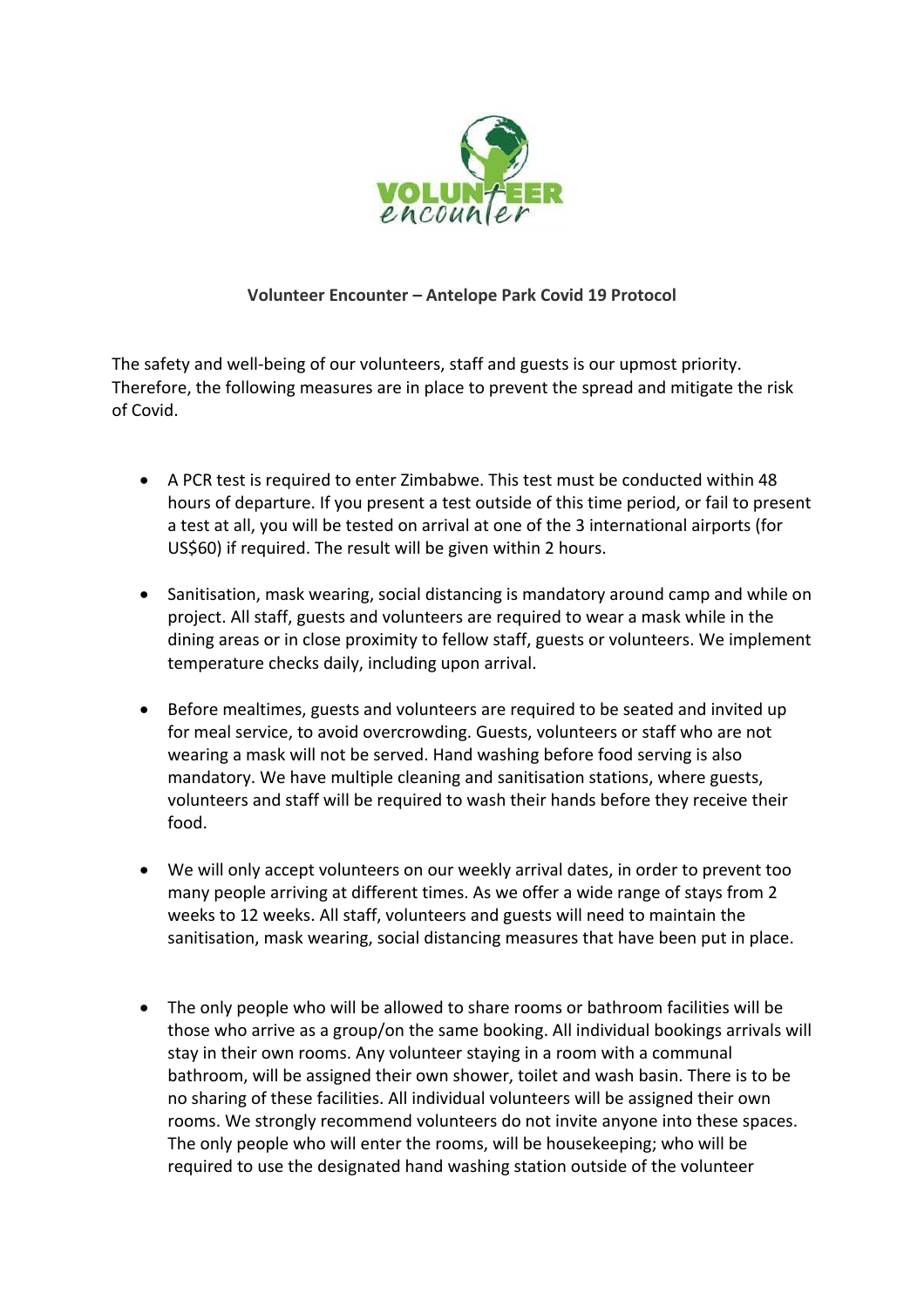accommodation. Any member of the housekeeping staff who cleans the volunteer's room will be required to wear a mask at all times, gloves and will also need to wash their hands before entering the accommodation.

- We have 18 individual rooms at Antelope Park. While most of these do not have their own bathrooms, we have strict measures in place to ensure the communal bathrooms are used safely.
- Antelope Park has been inspected and cleared by the ministry of health as a quarantine facility. While we do not actively accept quarantine cases, it enables any volunteer, if the situation was to arise where they needed to self-isolate, to do so in the comfort of Antelope Park and in a safe, approved way.
- If a volunteer was to contract the virus, our first measure would be to get all volunteers and staff with whom the volunteer interacted onsite tested. Anyone who was to test positive, who have to immediately self-isolate at Antelope Park, in a designated area. Those who test negative we will be allowed to return to project.
- Volunteers and staff undergo temperature checks daily. It is important to note that the covid situation is not as severe as in many other parts of the world. Therefore, it is important that international arrivals are sensitive to the fact that staff are weary that they have come from a country where covid is more present. This will in no way affect the great care our staff provide volunteers. It is our upmost priority that our volunteers are comfortable and safe. That is why it is vital volunteers follow all the rules and measures in place, as will our staff. Ultimately, it is very important we all do our bit to protect everyone.
- All communal areas, including the kitchen, dining area, bar and decking area, coffee shop etc, are sanitised and regularly cleaned.
- All of our vehicles get sanitised after each activity.
- Social distancing is mandatory. Keeping a safe distance between yourself and others is vital for preventing the spread or risk of covid. This applies at all times, even around fellow volunteers and staff. In camp, there are 14 sanitations stations, including at the kitchen, dining area and volunteer accommodation. You are encouraged to bring your own personal supply of hand sanitizer whilst on project. You will also need to wear a mask when around others in camp, in the community. It is a legal requirement to wear a mask while in public whenever (including when travelling in a private vehicle.)

When out in the local community, it is absolutely essential you abide by strict rules and protocols, to protect yourself and the local community members. Our local program operators are reminding our volunteers they should ensure they continue